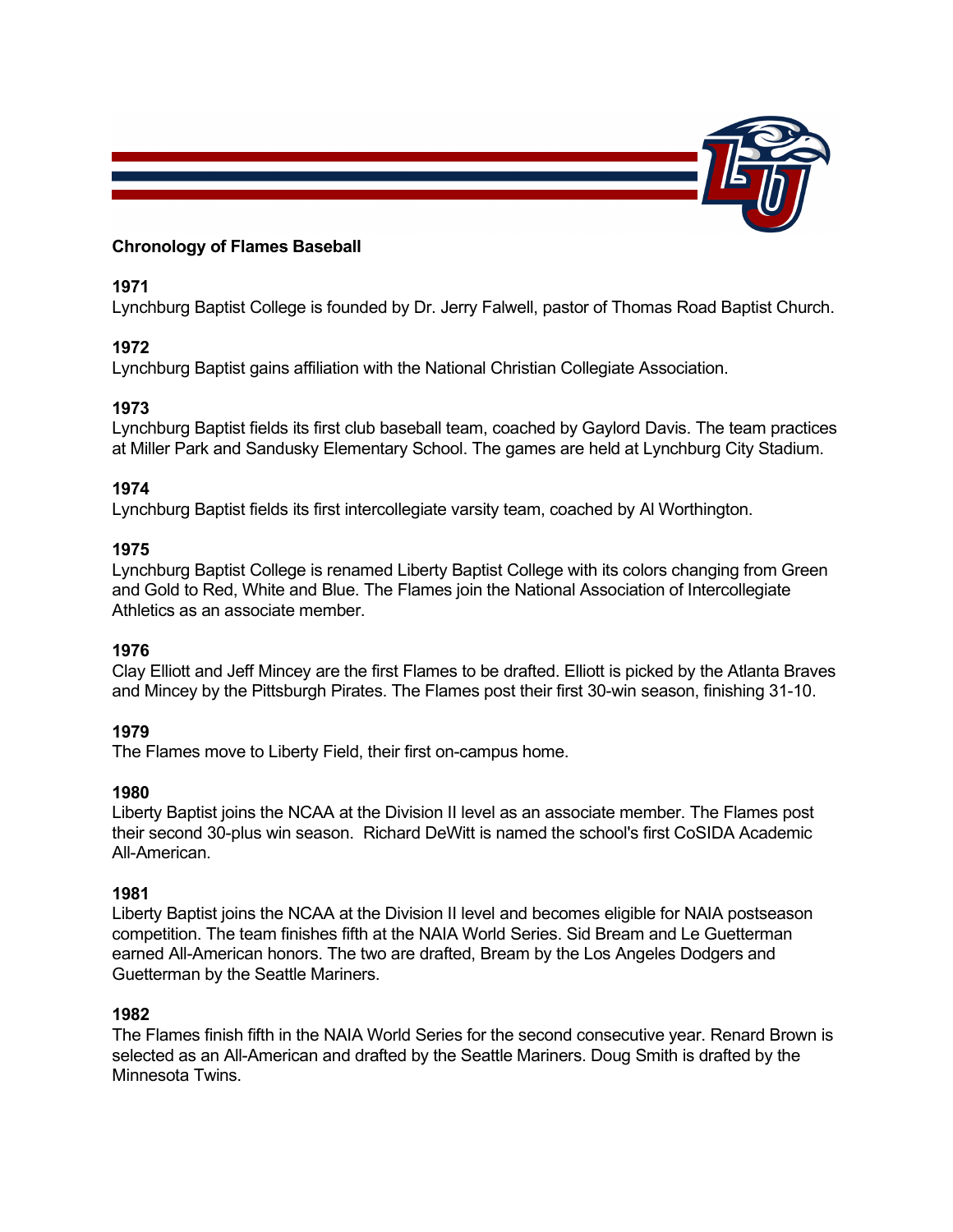# **1983**

Sid Bream becomes the first former Liberty baseball player to break into the major leagues with the Los Angeles Dodgers. Liberty Baptist finishes fifth in the NAIA World Series for the third consecutive season. Darrell Manuel earns All-American honors. Liberty Baptist finishes with its first-ever 40-plus win season.

### **1984**

Liberty drops its NAIA membership and becomes eligible for NCAA Division II postseason participation. Baseball moves from NAIA to NCAA Division I, the only sport at the school to make the move to Division I in 1984. Lee Guetterman becomes the second Liberty baseball player to reach the major leagues with Seattle Mariners.

### **1985**

Liberty Baptist College becomes Liberty University.

### **1986**

Liberty Field is renamed Worthington Field in honor of the school's first baseball coach, Al Worthington. In May, Bobby Richardson becomes Liberty's second head baseball coach, replacing Worthington who started the program.

# **1988**

Randy Tomlin is drafted by the Pittsburgh Pirates in the  $18<sup>th</sup>$  round of the MLB draft.

# **1989**

In September, all of Liberty's athletic teams move to the NCAA Division I level.

### **1990**

Johnny Hunton becomes Liberty's third head baseball coach, replacing Bobby Richardson, in May. Former Flames pitcher Randy Tomlin becomes the third Liberty player to reach the majors, debuting for Pittsburgh in August.

### **1991**

Doug Brady is chosen All-South Atlantic Region and to the ECAC All-Star teams. Head Coach Johnny Hunton is named the Virginia State Coach of the Year by the Virginia Sports Information Directors. In June, Brady is drafted by the Chicago White Sox. Liberty becomes an official member of the Big South Conference in July.

### **1992**

In May, Danny Brahn becomes the first Liberty player to earn Big South All-Conference first team honors.

### **1993**

Liberty wins the Big South Conference Baseball Tournament in May and becomes the school's first NCAA Division I team to see action in the postseason.

### **1995**

Doug Brady becomes the fourth former Flame to don a major league uniform, debuting with the Chicago White Sox in September.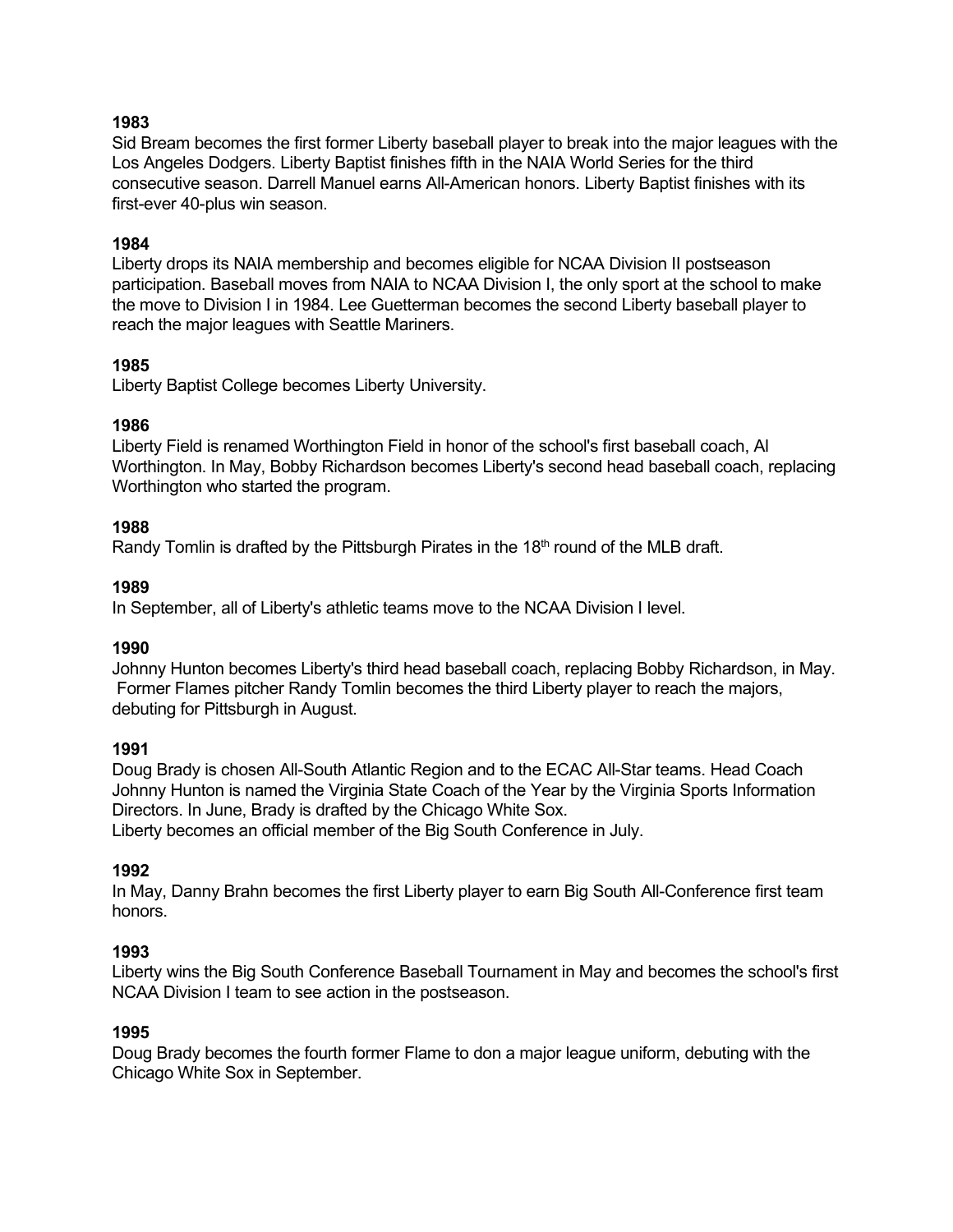### **1996**

Liberty University announces plans to build a baseball clubhouse adjacent to the third base dugout in October. This will be equipped with a locker room.

#### **1997**

Liberty announces that long-time assistant coach Dave Pastors will become the fourth head coach in the school's history in August.

#### **1998**

Liberty wins the Big South Conference Tournament in Rock Hill, S.C. The Flames represent the conference in the NCAA Atlantic II Regional Tournament in Tallahassee, Fla., facing No. 10 Florida State and No. 8 Auburn.

Jason Benham is named the program's first CoSIDA Academic All-American, while in June, the Flames have five players selected in the major league draft, tying Arizona State and Florida State with the most players drafted from one team. David Benham, Steve Wright, Tim Harrell, Benji Miller and Jason Benham are Liberty's draftees.

#### **1999**

During the summer of 1999, a 5,200 square-foot hitting area is constructed along the leftfield side of Worthington Stadium. It is complete with lighted batting cages and modern hitting equipment. The field receives a face-lift as new Bermuda grass is laid in the infield. During the winter, a new netting backstop is put in place and a new sound system is purchased for the stadium.

#### **2000**

The Flames win the Big South Championship for the second time in three years and the third time in the history of the program. Liberty represents the Big South Conference at the NCAA Regionals in Columbia, S.C., where they win the first NCAA Division I Tournament game for any Liberty sports team, a 10-2 victory over Seton Hall.

Liberty's Keith Butler and Joey Monahan become Liberty's first Freshman All-Americans, achieving the honors given out by *Baseball America* and *Collegiate Baseball*.

#### **2001**

During the fall, Liberty opens its brand new, state-of-the-art, Crowder/Muckel Field House. The 13,000 square-foot building contains two retractable batting and pitching tunnels; home, visitor, coach and umpire locker rooms; uniform laundry and storage room, training room, weight room and team room. The new fieldhouse is also home to new offices for the Liberty coaching staff and houses enclosed box seats for booster club members, complete with a kitchen area and closedcircuit television.

In June, pitcher Josh Brey is taken by the St. Louis Cardinals in the fourth round of the MLB draft, the highest a Liberty player has been taken since 1982.

#### **2002**

Five Flames, Joey Monahan, Keith Butler, Matt Hagen, Jonathan Schneider and Steve Baker, are chosen in the 2002 MLB Draft.

On July 18, Matt Royer is named the program's fifth head coach. Royer, a 1980 Liberty graduate,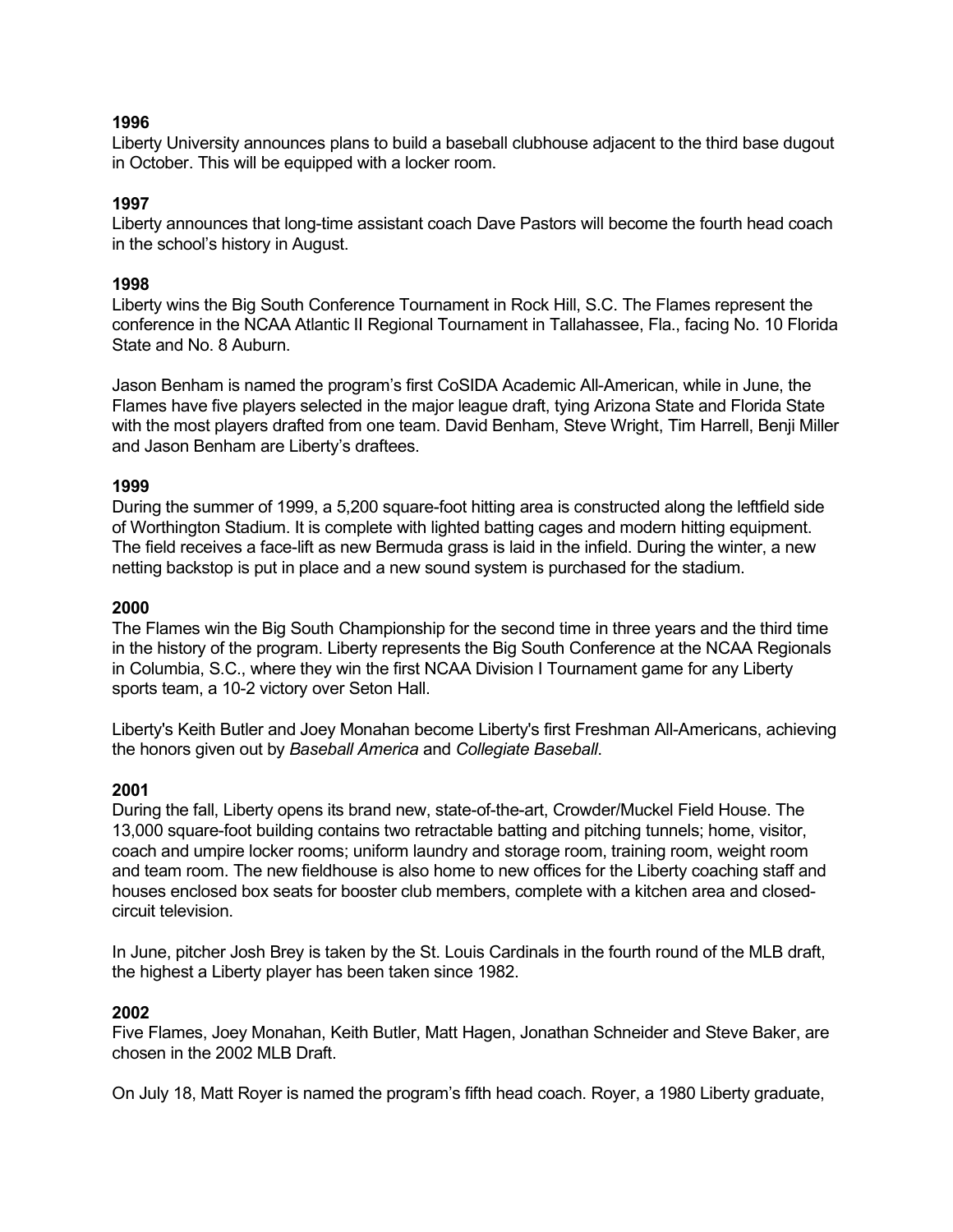replaces Dave Pastors, who resigned at the end of the 2002 season.

### **2005**

The Flames post the ninth 30-plus win season in program history and tie the program record for Division I victories with 36. Aaron Grijalva becomes Liberty's third Freshman All-America as he is honored by *Collegiate Baseball*. Left-hander David Bechtold (Colorado-28<sup>th</sup>) is chosen in the 2005 MLB Draft.

#### **2006**

Matt Royer's squad breaks the school record for Division I wins with 39 victories. It marks the fourth time in program history the Flames have posted back-to-back 30-plus win seasons after their 36 in 2005

#### **2007**

Liberty posts a 30-plus win campaign for the third straight season for only the second time in school history.

In late June, Jim Toman is named the program's sixth head coach. Toman replaces Matt Royer, who resigned at the end of the 2007 season.

#### **2008**

The Flames record their fourth straight 30-plus win season for the first time in the history of the program under first-year coach Jim Toman.

#### **2009**

Liberty recorded its fifth consecutive 30-plus win season for the first time in program history. The Flames also posted 17 wins in Big South play, the most ever in a season. During the season, outfielder Curran Redal hit safely in 32 consecutive games to set a conference record.

Third baseman Tyler Bream is selected a Freshman All-American by the *Collegiate Baseball News*.

#### **2010**

Liberty posts 43 wins, setting a new school record for victories in a season. In addition, head coach Jim Toman's team records 19 conference victories, the most by Flames in Big South play.

#### **2011**

Liberty has seven players taken during June's MLB Draft, the most players chosen in a single draft in the 38-year history of the program. The Flames also tied the 2007 and 2010 Coastal Carolina squads for the Big South Conference record for most players picked in a single draft.

#### **2012**

In April, construction begins on a new 2,500-seat stadium for the program to be completed in time for the 2013 season.

On the field, Liberty wins 41 games, the second time in three years the Flames have won 40 or more games and only the third time in program history. First baseman Alex Close is selected as a Freshman All-American by both Collegiate Baseball News and the National Collegiate Baseball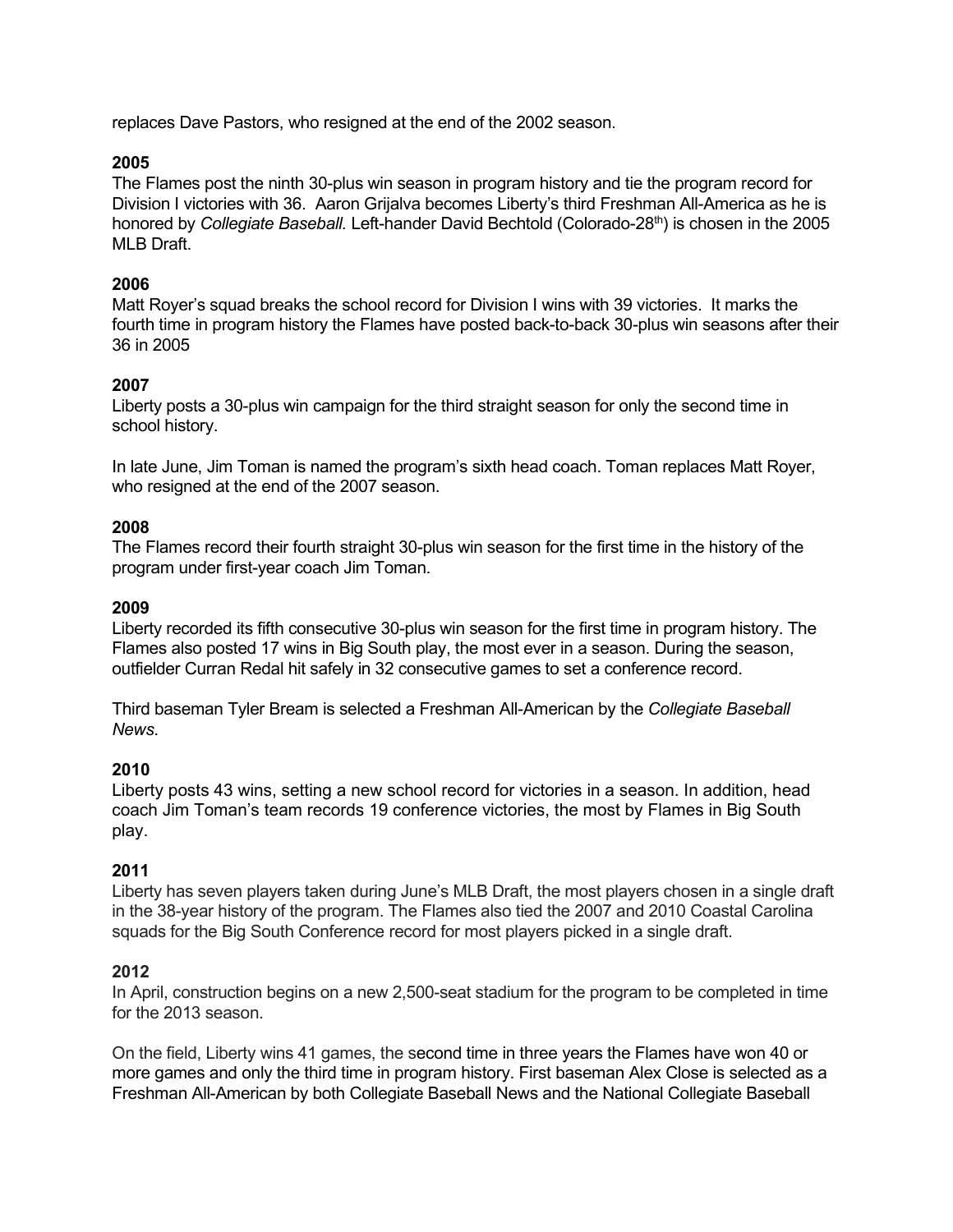Writers of America (NCBWA).

## **2013**

The Flames open the Liberty Baseball Stadium with a 4-1 victory over Penn State on Feb. 23 and go on to sweep the Nittany Lions in the first three-game series at the facility.

Liberty claims the 2013 Big South title and makes its first appearance in an NCAA Regional since 2000. The Flames defeat Clemson twice at the Columbia, S.C. Regional and reach a regional final for the first time in school history.

### **2014**

After capturing the Big South regular season title with a school-record 23-3 conference mark, Liberty receives the program's first at-large selection to an NCAA Regional. The Flames finish the year with a 41-18 overall record, its fourth 40-plus win season and third during head coach Jim Toman's tenure.

Second baseman Ryan Seiz is named to three All-America teams. Pitcher Trey Lambert and first baseman Alex Close become the first players in program history to be named to the CoSIDA Academic All-America first team.

In June, Liberty Baseball Stadium is ranked fifth nationally for best college ballpark experiences of 2014 by the Stadium Journey.

### **2015**

First baseman Alex Close is named to the CoSIDA Academic All-America first team for the second consecutive year. He becomes the first player in program history and the seventh Liberty studentathlete to be selected to the academic team multiple times.

Pitcher Jared Lyons is named to the Louisville Slugger All-America team selected by *Collegiate Baseball Newspaper*.

In June, Liberty Baseball Stadium is ranked fourth nationally for best college ballpark experiences of 2015 by the Stadium Journey.

### **2016**

Outfielder D.J. Artis is named a Freshman All-American by five different organizations.

In July, Scott Jackson is named the program's seventh head coach. Jackson replaces Jim Toman, who resigned at the end of the season.

### **2017**

Outfielder D.J. Artis is selected to three All-America teams. Artis finishes the year, leading the nation in bases on balls and finishing second in on base percentage.

Ian Parmley becomes the fifth former Flame to reach the major leagues, debuting with the Toronto Blue Jays in late June.